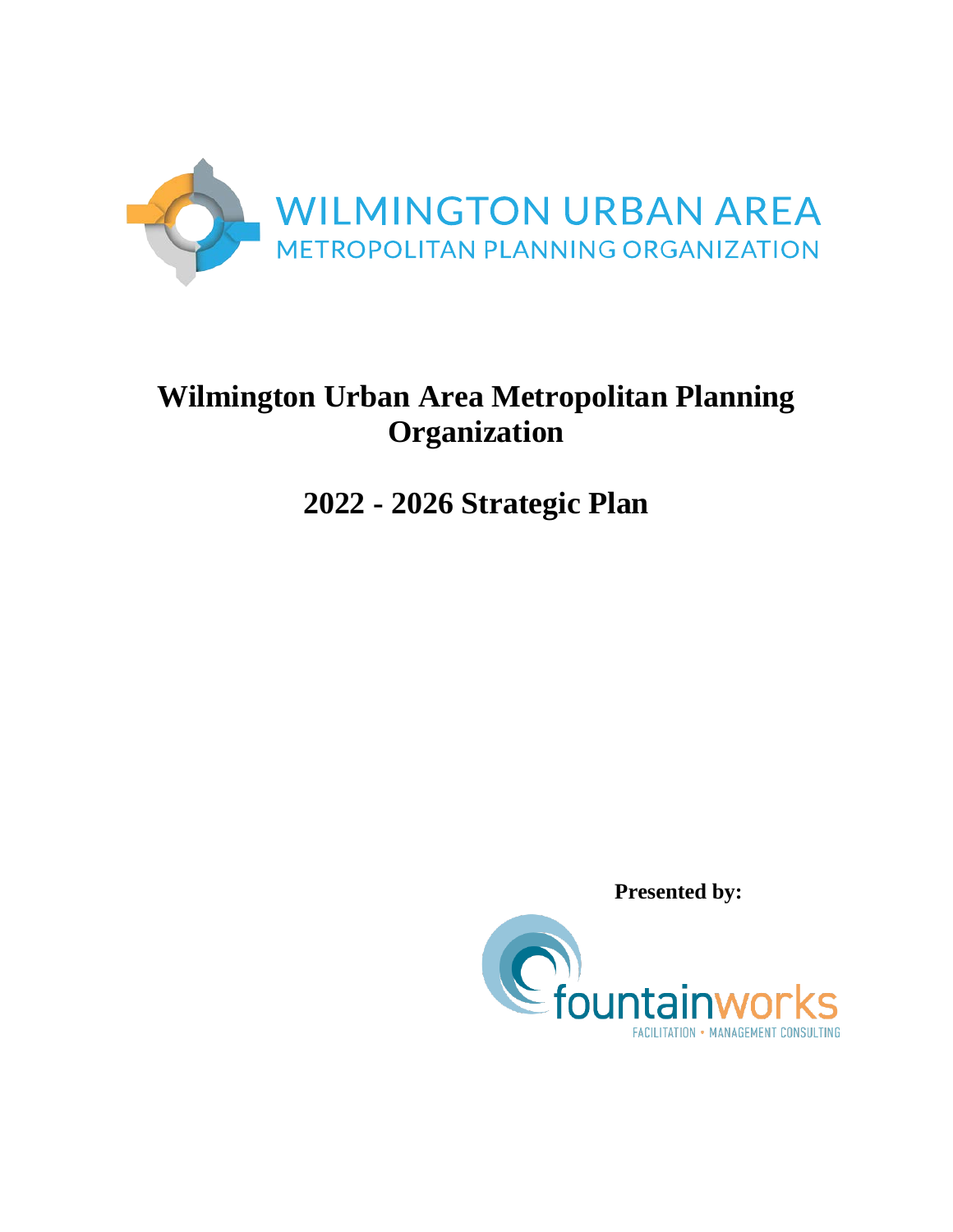#### **Executive Summary**

The Wilmington Urban Area Metropolitan Planning Organization (WMPO) provides a regional and cooperative transportation planning process that serves as the basis for the expenditure of all federal transportation funds in the greater Wilmington, NC area. The WMPO is committed to working with regional partners and community stakeholders to identify and implement transportation projects that serve the needs of residents in the metropolitan area.

The WMPO worked tirelessly to create a strategic plan that will guide us in achieving the vision we set for the future. This document describes the process and results of the strategic plan and outlines the focus areas and top priorities that we developed to meet our goals.

Guiding our work over the next five years, to meet the transportation needs and expectations of our communities, the WMPO identified seven key focus areas throughout this process:

- $\triangleright$  Improve Safety
- $\triangleright$  Multi-Modal Focus
- $\triangleright$  Regionally Focused
- Economic Development
- $\triangleright$  Community Engagement
- $\triangleright$  More Organized, Vocal and Cohesive Voice
- $\triangleright$  Organizational and Operational Effectiveness

The WMPO will use these focus areas to identify and solve transportation challenges in the Wilmington Metropolitan Area. We will refer to these as we plan, develop, and advocate for our residents. These focus areas will also be used as a framework to develop and plan transportation projects under the purview of the WMPO.

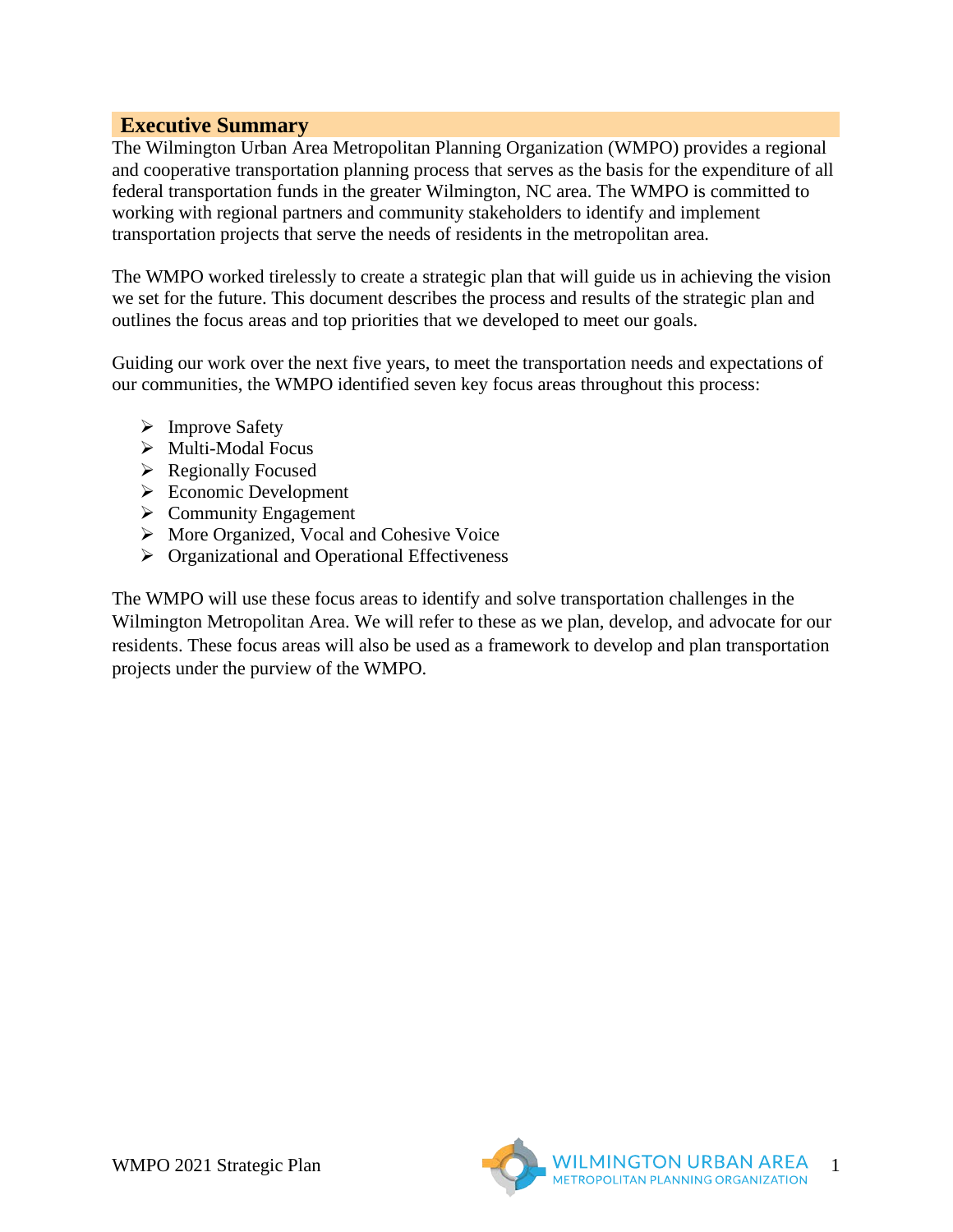## **WMPO's Strategic Plan in Context**

Over the last decade the Wilmington area has maintained steady growth that requires updated and increased levels of transportation planning and projects. This growth also has brought new priorities and perspectives around our region's transportation infrastructure. Our changing communities will require new and updated infrastructure as well as innovative, safe, and equitable programs to increase the overall mobility in the Wilmington Metropolitan Area.

In 2021, the WMPO engaged its Board and regional stakeholders in robust discussions to understand the future needs of the metropolitan area, the most pressing transportation projects, and the challenges associated with these priorities.

For this strategic planning process, the WMPO utilized a facilitated approach to develop and analyze surveys and conducted Board meetings to identify challenges and opportunities facing the WMPO. This collaborative approach to identifying challenges allowed WMPO to determine priorities, focus areas, and potential solutions for present and emerging challenges. This process, and the resulting plan, gives the WMPO an advantage in anticipating and meeting the needs of residents and stakeholders.

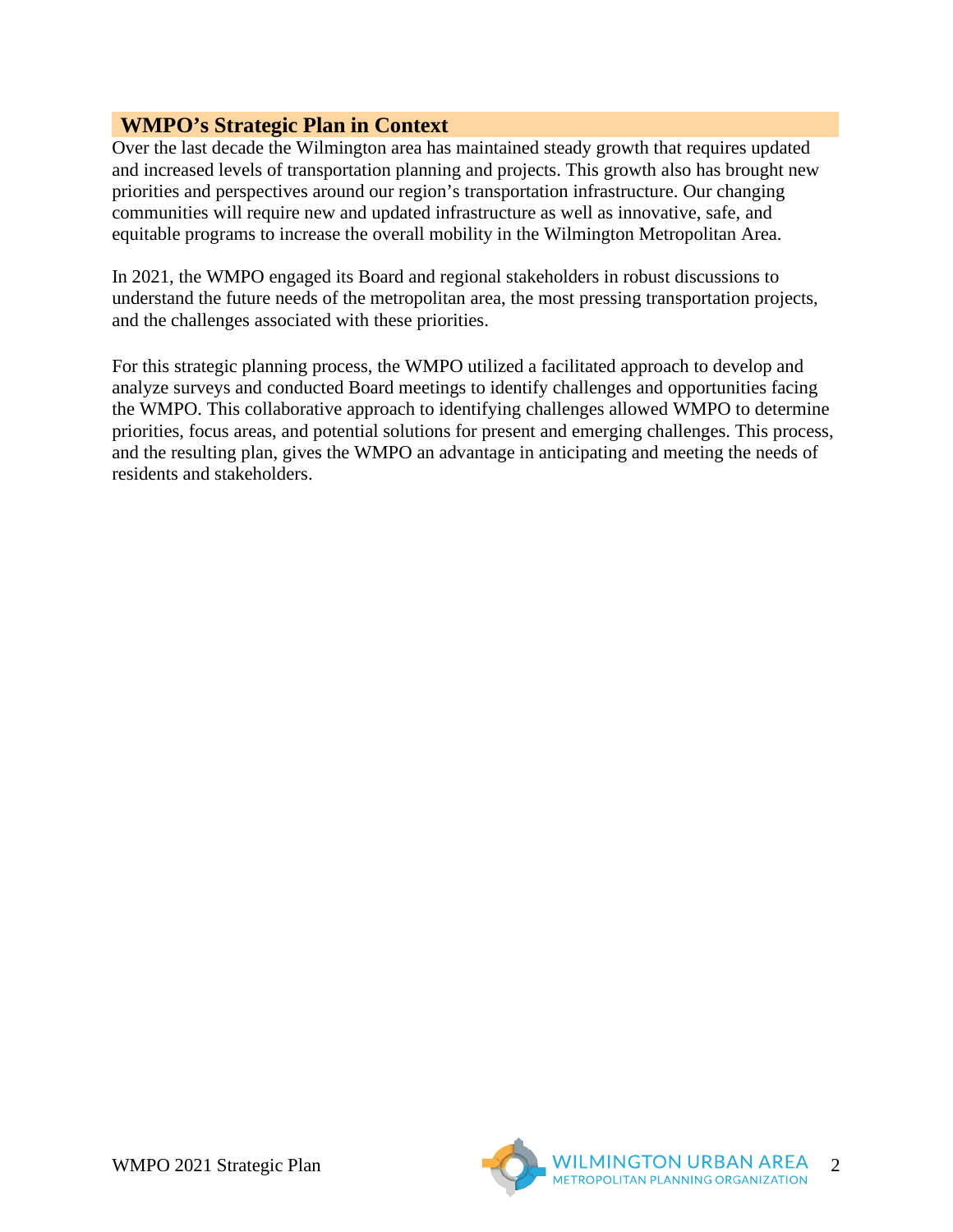#### **Organizational Overview**

The WMPO is governed by the WMPO Board, which is tasked with providing policy and direction and approving all the WMPO projects. The Board is made up of thirteen voting members that represent twelve government bodies from the municipal, county, regional, and state levels. The Board also contains non-voting members who represent various government entities whose operations impact transportation planning in the Wilmington area. Non-voting members serve at the invitation of the WMPO Board.

The WMPO is required to conduct the transportation planning process in a continuing, cooperative, and comprehensive manner. In order to accomplish these goals, the WMPO has the responsibility of coordinating TCC and Board activities, adopting a Metropolitan Transportation Plan and Comprehensive Transportation Plan, reviewing and approving the Metropolitan Transportation Improvement Program, completing a Unified Planning Work Program (UPWP), approving changes to the Federal-Aid Functional Classification System, and establishing goals and objectives for the transportation planning process.

The WMPO began this strategic planning process by conducting a survey that asked Board and TCC members about the WMPO's organizational effectiveness, projects, direction, and staff effectiveness. The survey results were presented to the Board for discussion with the goal of finding areas that need improvement and areas in which the MPO can build upon its success. The Board also participated in vision exercises to better understand what will be needed in the coming years. These processes gave the Board an opportunity to review and recertify its current mission and draft a new vision to lead the MPO into the future.

#### **Mission:**

To create and execute continuing, cooperative, and comprehensive regional long-range planning efforts that proactively drive transportation decisions to improve safety, connectivity, economic development, and quality of life in the Wilmington region.

#### **Vision:**

The vision statement below describes our aspirations for the WMPO. This statement indicates our current and future commitments, and where we would like to see the WMPO progress over the next five years.

The Wilmington Metropolitan Planning Organization seeks to provide safe, reliable, and seamless options for transportation for all in the Wilmington Metropolitan Area. The WMPO will speak with a unified voice and work with residents to anticipate the transportation needs of a growing and changing community.

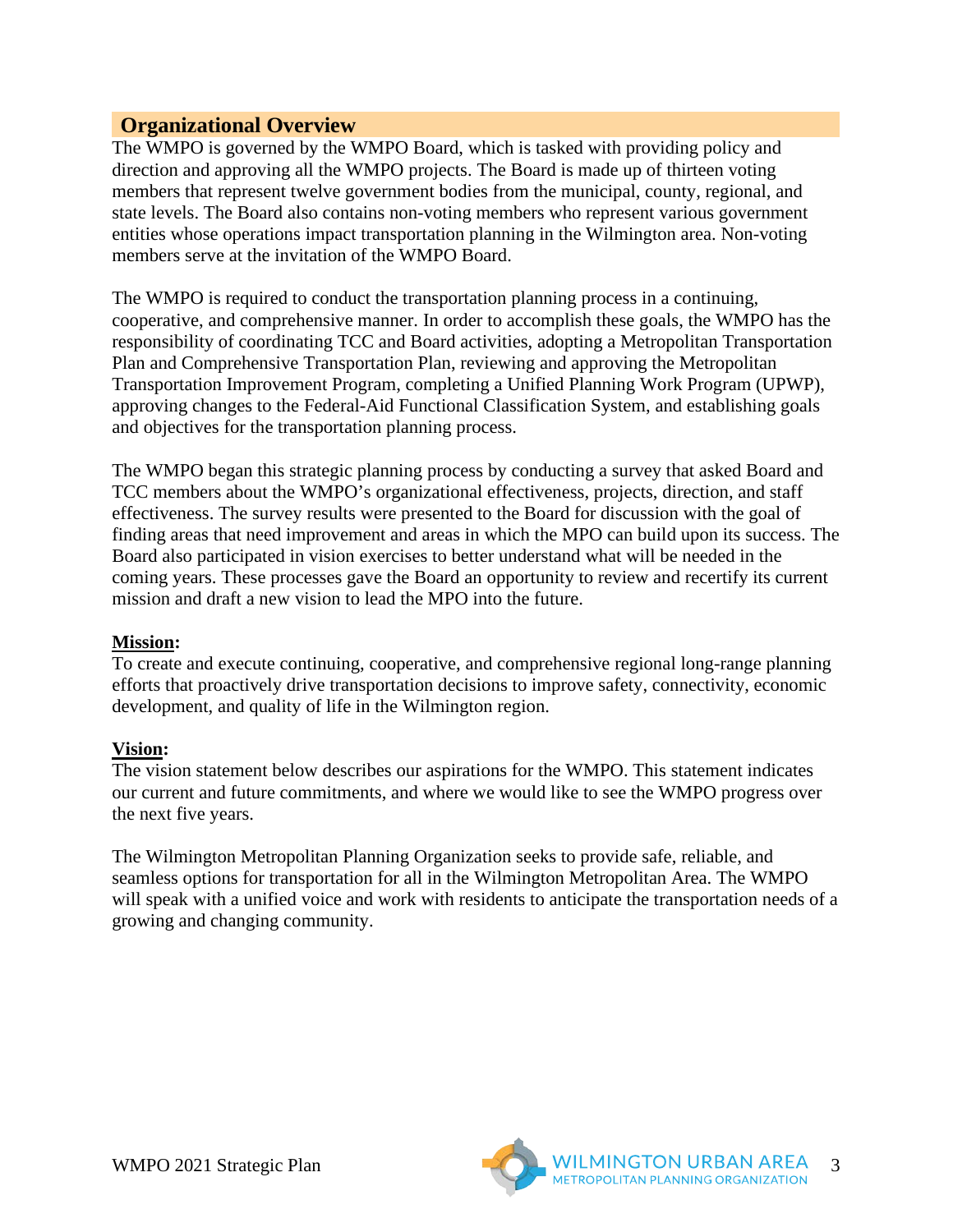#### **Strategic Focus Areas**

The WMPO will continue to work on behalf of the residents in the Wilmington Metropolitan Area by focusing on areas of need to improve our transportation infrastructure. This mission calls for the WMPO to identify these areas of need and implement plans to address them. Through the strategic planning process, we will use the seven identified focus areas to guide our work in the future.

These focus areas will guide the WMPO in developing plans and projects that meet the longterm infrastructure priorities of the Wilmington Area. As we plan for growth and more robust transportation infrastructure, the WMPO will consistently refer to these seven areas to ensure that we are moving in a direction that accomplishes our mission and helps to achieve our vision.

#### **Strategic Focus Areas**

The WMPO Board understands that as the Wilmington Metropolitan Area grows and changes in the next five years there will be significant opportunities and challenges in the area's transportation infrastructure needs. This understanding has led the Board to highlight following seven areas of focus for the WMPO:

- $\triangleright$  Improve Safety
- $\triangleright$  Multi-Modal Focus
- $\triangleright$  Regionally Focused
- Economic Development
- $\triangleright$  Community Engagement
- More Organized, Vocal and Cohesive Voice
- $\triangleright$  Organizational and Operational Effectiveness

#### **Improve Safety**

The WMPO is committed to providing safe and reliable transportation throughout the Wilmington Metropolitan Area. The members of our communities utilize various modes of transportation in their daily lives, and we seek to ensure that every mode of transportation is as safe as the next.

- Adopt Safety Performance Measures and track these measures to determine if and how the area is performing
- $\triangleright$  Perform data collection/analysis, perform an annual review of the highest vehicle, bicycle, and pedestrian crashes and assist with road safety audits when needed
- Support safety programs such as Vision Zero, "Be A Looker," Watch for Me NC, Bike Safe NC, etc.
- $\triangleright$  Program funding and pursue grants for projects that reduce crashes, injuries, and fatalities
- $\triangleright$  Successful implementation of the Traffic Separation Study
- $\triangleright$  Support the Wilmington Rail Re-alignment Project
- $\triangleright$  Promote safety, education, and enforcement give high priority to safety improvements in the vicinity of schools, public transportation, commercial corridors, and other high use bicycle and pedestrian destinations
- $\triangleright$  Support the NC Ferry System for emergency evacuations and distressed boaters



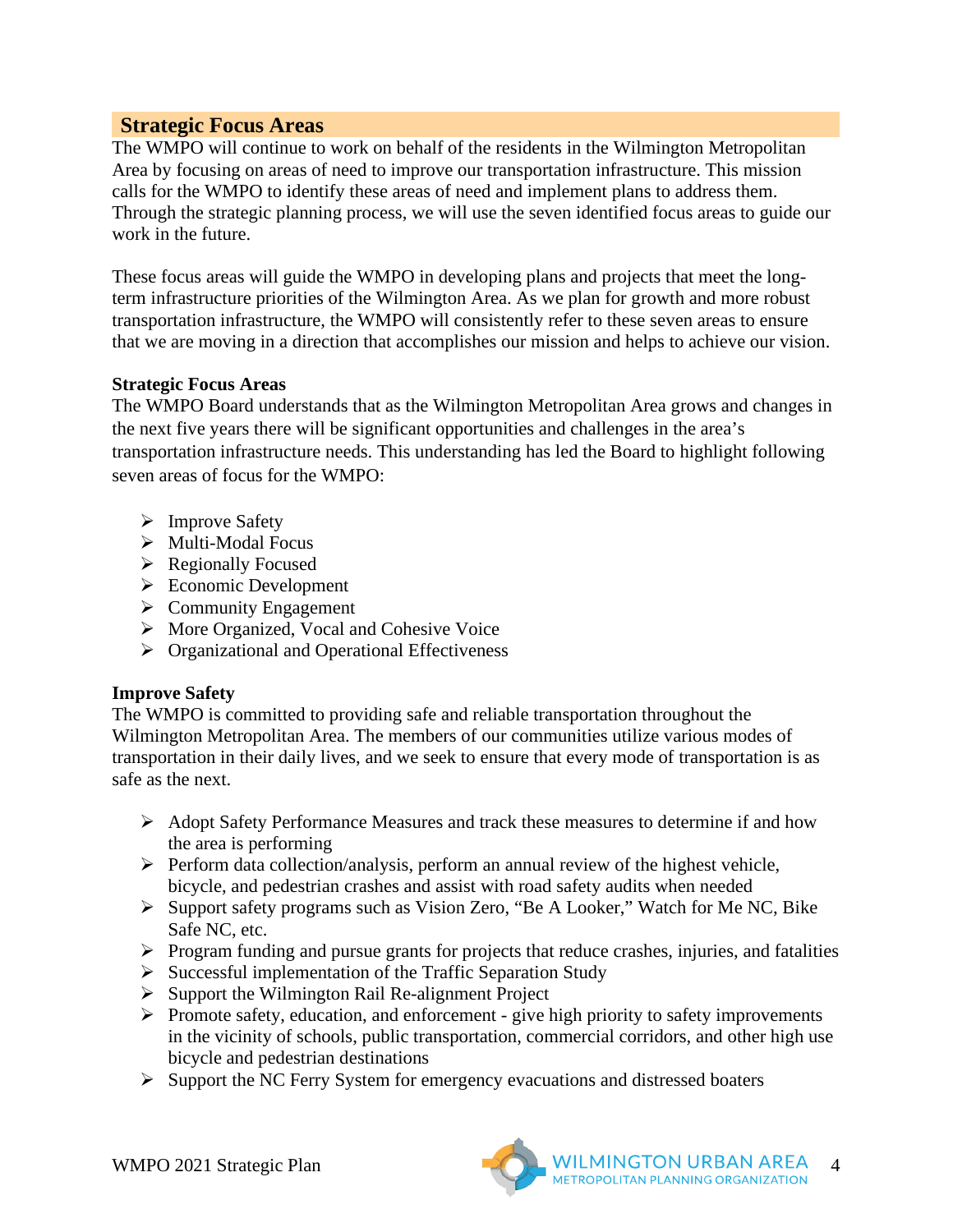- $\triangleright$  Support the Cape Fear Public Transportation Authority for improvements to bus stop amenities and improved access to stop locations
- $\triangleright$  Focus on Roadway projects that improve safety (access management, turn lanes, signal pre-emption, lighting, signage, etc.)

#### **Multi-Modal Focus**

The WMPO will continue to invest in and expand accessibility to non-traditional modes of transportation. We will focus on ensuring that residents in our communities have a choice in how they travel throughout the area.

- $\triangleright$  Encourage and provide funding to enhance walking, biking, public transportation, and the ferry system in the Wilmington region
- $\triangleright$  Support critical infrastructure improvements that include multi-use paths, bike lanes, sidewalks, high-visibility crosswalks, push-button pedestrian signal heads, and other improvements for multi-modal transportation
- Encourage an increased focus on multi-modal transportation infrastructure
- $\triangleright$  Support "complete streets" and incorporate complete streets design into transportation projects in the Wilmington region
- $\triangleright$  Provide multi-modal connectivity between the various modes of transportation
- $\triangleright$  Support the development and implementation of plans that encourage multi-modal transportation
- $\triangleright$  Support the completion of the Wilmington Multi-modal Transportation Center
- $\triangleright$  Continue to utilize MPO's surface transportation block grant and transportation alternatives; set aside direct attributable programs to fund our members' local priorities and needs that support our larger regional network

## **Regionally Focused**

As a planning organization it is crucial that we focus on all communities in our metropolitan area. The WMPO will work to build a robust transportation infrastructure that contributes to economic growth and development throughout the region, becoming less centrally focused and supporting all our members' needs.

- $\triangleright$  Provide regional accessibility from our transportation infrastructure
- Work collaboratively with our partners (MPO member jurisdictions, Cape Fear RPO, ILM, CFPTA, NCDOT, etc.)
- Educate WMPO members on services and programs provided by the MPO
- $\triangleright$  Continue to support projects and policies in the MPO's long range plan
- $\triangleright$  Continue to support projects in the MPO Transportation Improvement Program and State Transportation Improvement Program

## **Economic Development Focused**

We understand that economic growth and vitality are crucial to meeting the needs of our residents, communities, and partners. The WMPO will work to enhance the Wilmington Area's economic development opportunities by planning and implementing infrastructure projects that will enable global competitiveness. We will work to enable growth in all levels of the economy by enhancing transportation network effectiveness, efficiency, and safety.

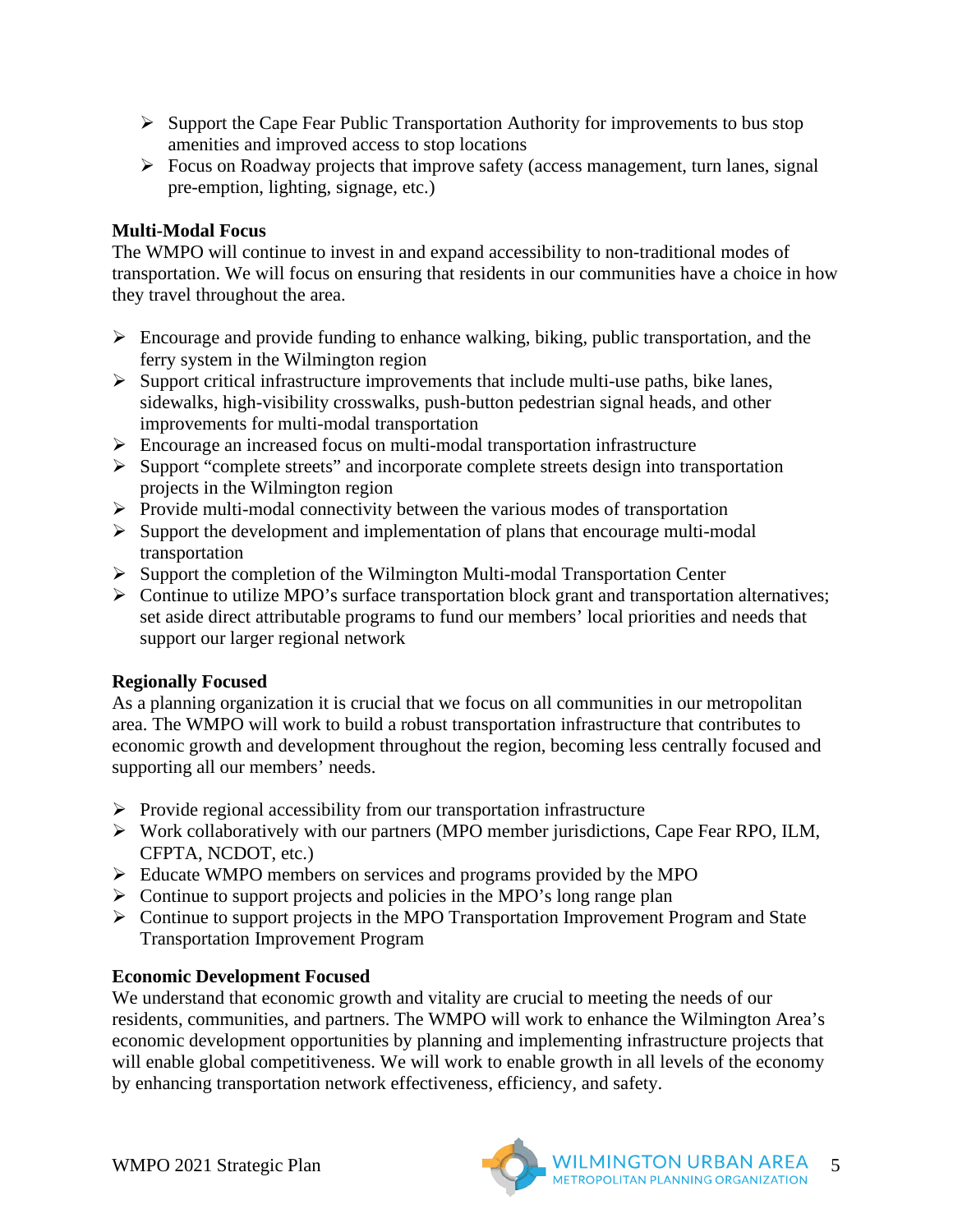- $\triangleright$  Support the economic vitality of the metropolitan area, especially by enabling global competitiveness, productivity, and efficiency
- $\triangleright$  Promote economic growth in the region through enhanced transportation infrastructure
- $\triangleright$  Support economic vitality and innovation, transportation network efficiency and safety, and supply chain resilience and reliability
- Support economic development at Wilmington International Airport (business park, improve international and domestic trade and commerce facilities, general aviation improvements), biking (bike tourism, events, etc.), walking, ferry, freight/rail, and public transportation
- $\triangleright$  Support the NC Ports in their efforts to grow and expand

## **Community Engagement**

The WMPO exists to serve the transportation needs of the residents in our communities. We understand that this is not possible without input and feedback from people who are affected by our decisions. With this understanding we will work with community groups and members to plan and develop programs and projects that anticipate the concerns of our residents.

- $\triangleright$  Educate citizens and elected officials in order to increase general understanding of transportation issues
- $\triangleright$  Utilize the adopted Public Participation Plan and enhance efforts related to community engagement
- Enhance the use of social media to disseminate information regarding MPO projects and programs

## **More Organized, Vocal, and Cohesive Voice**

The WMPO seeks to become an organization that effectively communicates with a singular voice on a regular basis. We will use our voice to inform our partner organizations and communities of the projects and plans that we develop as an MPO.

- $\triangleright$  Continue to develop a Legislative Agenda that outlines the MPO's legislative priorities
- $\triangleright$  Prioritize transportation projects in order to facilitate conversations amongst local, state, and federal delegation
- Utilize Board and staff relationships to advocate for transportation infrastructure in the Wilmington region

## **Organizational and Operational Effectiveness**

As an MPO it is crucial that we operate effectively and efficiently to achieve the goals that we set for ourselves. The WMPO will continue to improve our operations and find ways to increase operational effectiveness for the people of the Wilmington Metropolitan Area.

- $\triangleright$  Enhance the utilization of technology to improve operations
- $\triangleright$  Complete the Compensation Study to compare the MPO staff salaries to the public/private sector and in an effort to mitigate turnover
- Continue annual updates from the MPO's partner and supportive organizations (NCDOT Division 3, NC Rail Division, NC Ferry Division, Wilmington International Airport, and Cape Fear Public Transportation Authority)
- $\triangleright$  Celebrate and communicate successes to the public-utilize available member jurisdictions communication resources

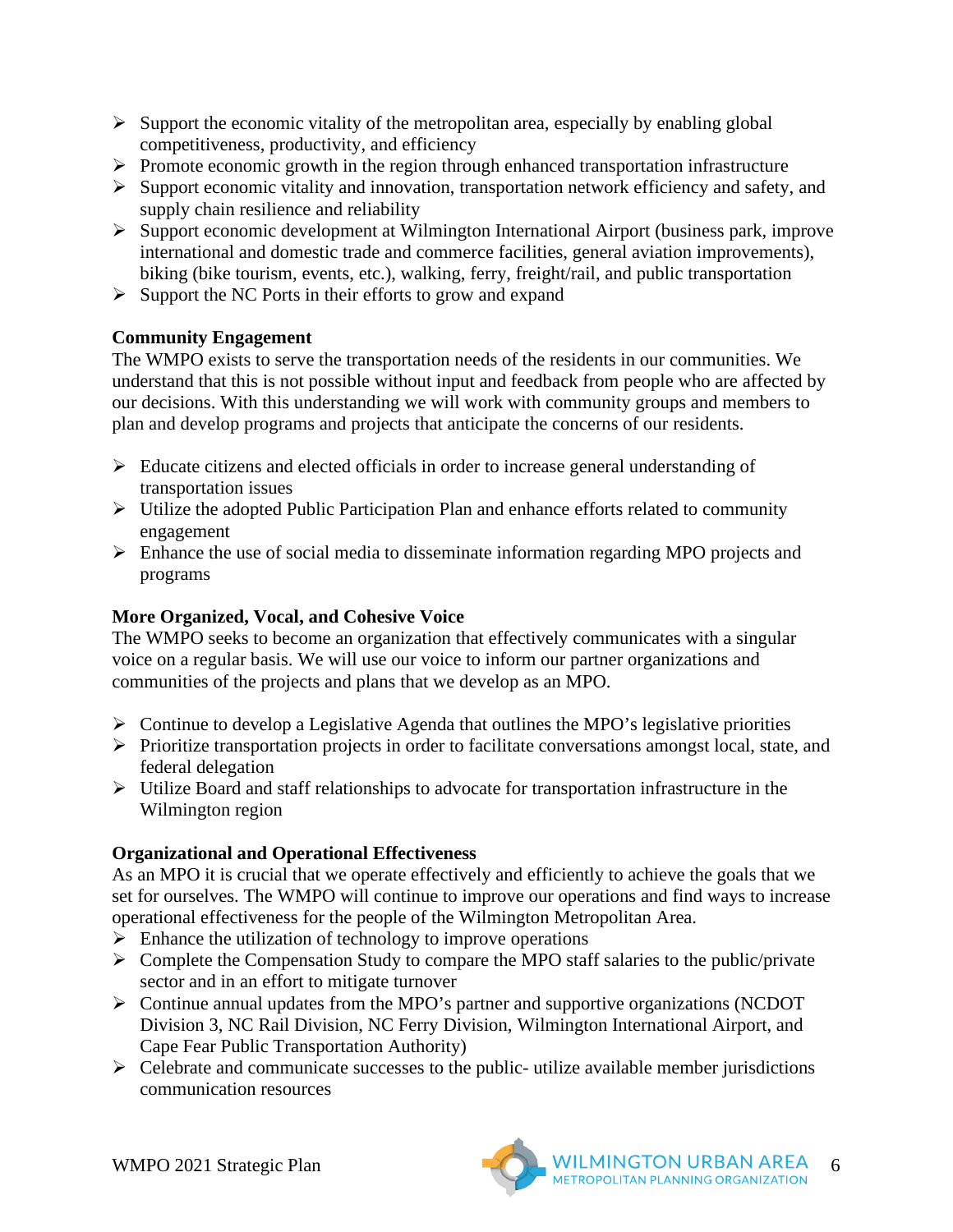# **Top Project Priorities**

Through the strategic planning process, the WMPO identified six major projects that we consider to be our top priorities. We view the completion of these projects as crucial to the network of transportation infrastructure in the Wilmington Area. The completion of these projects will vastly improve mobility throughout the region and create opportunities to advance towards the goals that we have for our communities.

#### **Top Priorities (Physical Projects)**

- $\triangleright$  Hampstead Bypass A Section
- Military Cutoff, Eastwood Acceleration
- $\triangleright$  Independence Boulevard Acceleration
- $\triangleright$  MLK Kerr Acceleration
- MLK Market Eastwood Acceleration
- Cape Fear Memorial Bridge Replacement

### **Transportation Funding Methods**

As the Wilmington Area continues to grow, we understand that exploring alternative funding methods will be necessary to ensure that we are meeting the needs of our communities and the ambitious and critical goals that we set. The WMPO staff will work with our partners and funding agencies to identify and seek out potential funding methods, including state and federal grants; we will also provide the Board with further funding opportunities to consider.

- $\triangleright$  Evaluate all potential funding sources for important transportation projects
- $\triangleright$  Evaluate state and federal grants as potential funding sources
- $\triangleright$  Develop a list of potential options for MPO Board consideration
- $\triangleright$  Delineate between larger and smaller projects when developing these options

## **Key Performance Indicators**

The tactical actions and performance indicators for this strategic plan will be developed by the WMPO staff as they take the strategic priorities and create an annual implementation plan. Performance indicators will be used to track progress and support shared accountability across the organization regarding progress on the various priorities. The WMPO Staff will outline the indicators of success and provide them, along with the strategic plan, in a presentation to the Board for final approval. The staff will provide updates to the Board on the progress of the plan at regular intervals.

## **Implementation Plan and Process**

The implementation plan will be developed by the WMPO staff as they finalize the tactical actions and performance indicators. This plan will outline the steps and timelines necessary to meet the objectives of this plan and achieve the goals that derive from it. As the WMPO moves forward with this plan some aspects of implementation will change; thus, it is important that we remain flexible and agile.